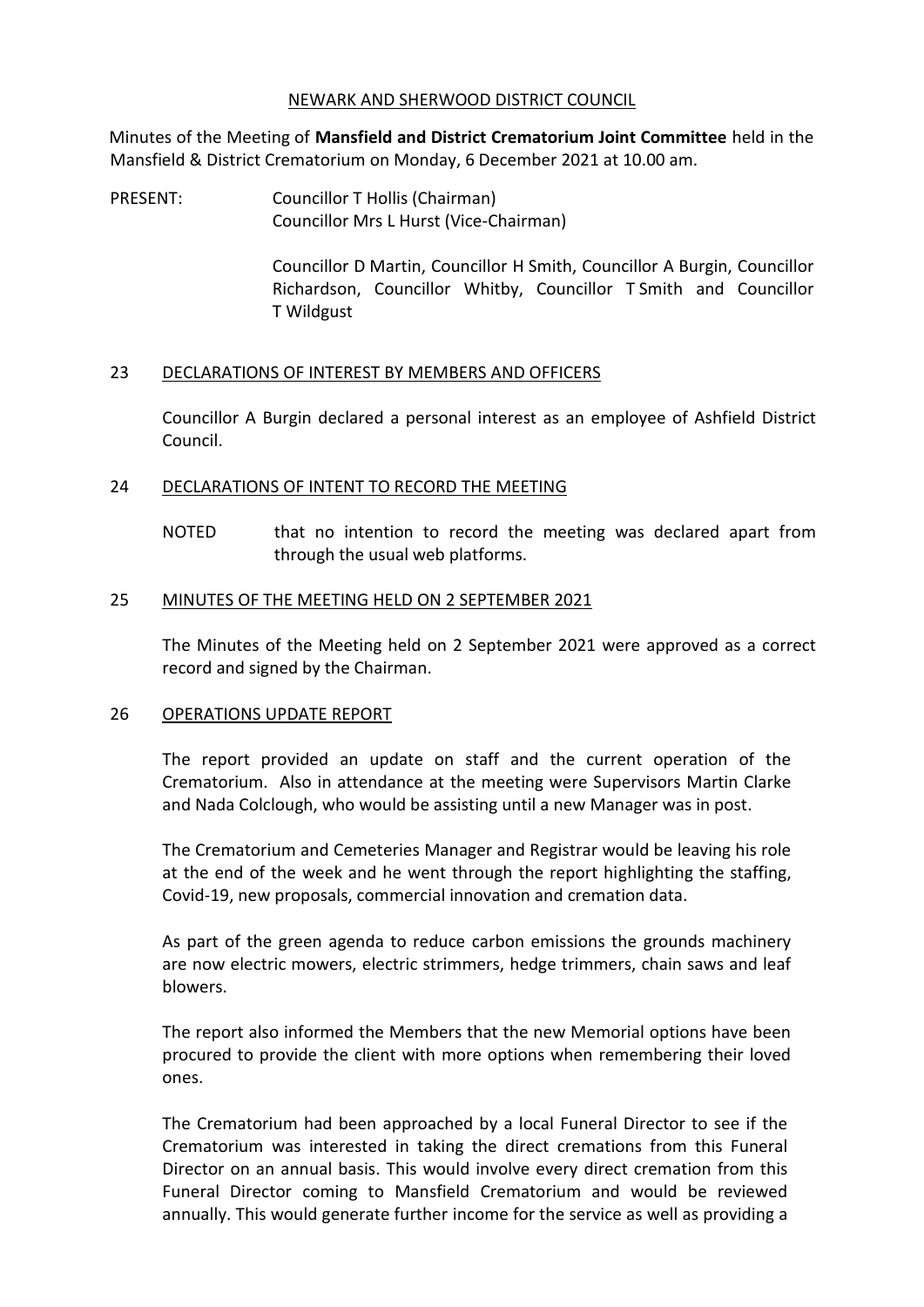highly dignified and local cremation service to the residents of each Authority. The amount of direct cremations would be on average 85 per annum and to provide an offer of £360 per cremation would generate in excess of £30K per annum additionally to what is currently being achieved.

AGREED (unanimously) that:

- i) the contents of the report be noted.
- ii) Members approved Appendix 1 as a new Memorial Information and Policy for the Crematorium to be used sensitively where required by staff.
- iii) Members agreed the direct cremation offer of £360 per cremation for the direct cremations from the Funeral Director that had approached the Crematorium for this work as described in 6.3 of the report.

# 27 CREMATORIUM DEVELOPMENT REPORT

The report provided the Committee with options on the future development of the Crematorium as requested at the 2 September 2021 meeting.

A summary highlighted alongside the replacement of the cremators and associated equipment programme temporarily suspended due to structural issues and that the existing building does need significant refurbishment to meet modern day requirements.

Two options to meet the requirements were considered:

- a) Option 1 a new build Crematorium
- b) Option 2 to replace all existing furniture and fittings of the Crematorium building including major structural works to provide a more modern and up to date facility.

The Chairman enquired when considering Option 1 how the site would function and it was confirmed that the existing site would continue to operate whilst the new build was taking place.

AGREED (unanimously) that:

i) the Committee approved Option  $1 - a$  new build crematorium - as the favoured option from the choices provided in the report, and in line with the Officers recommendation in the conclusion of this report, to progress preparatory work on the future development of the Crematorium on this basis. For Officers to bring further reports to the Joint Committee for approval and update as necessary.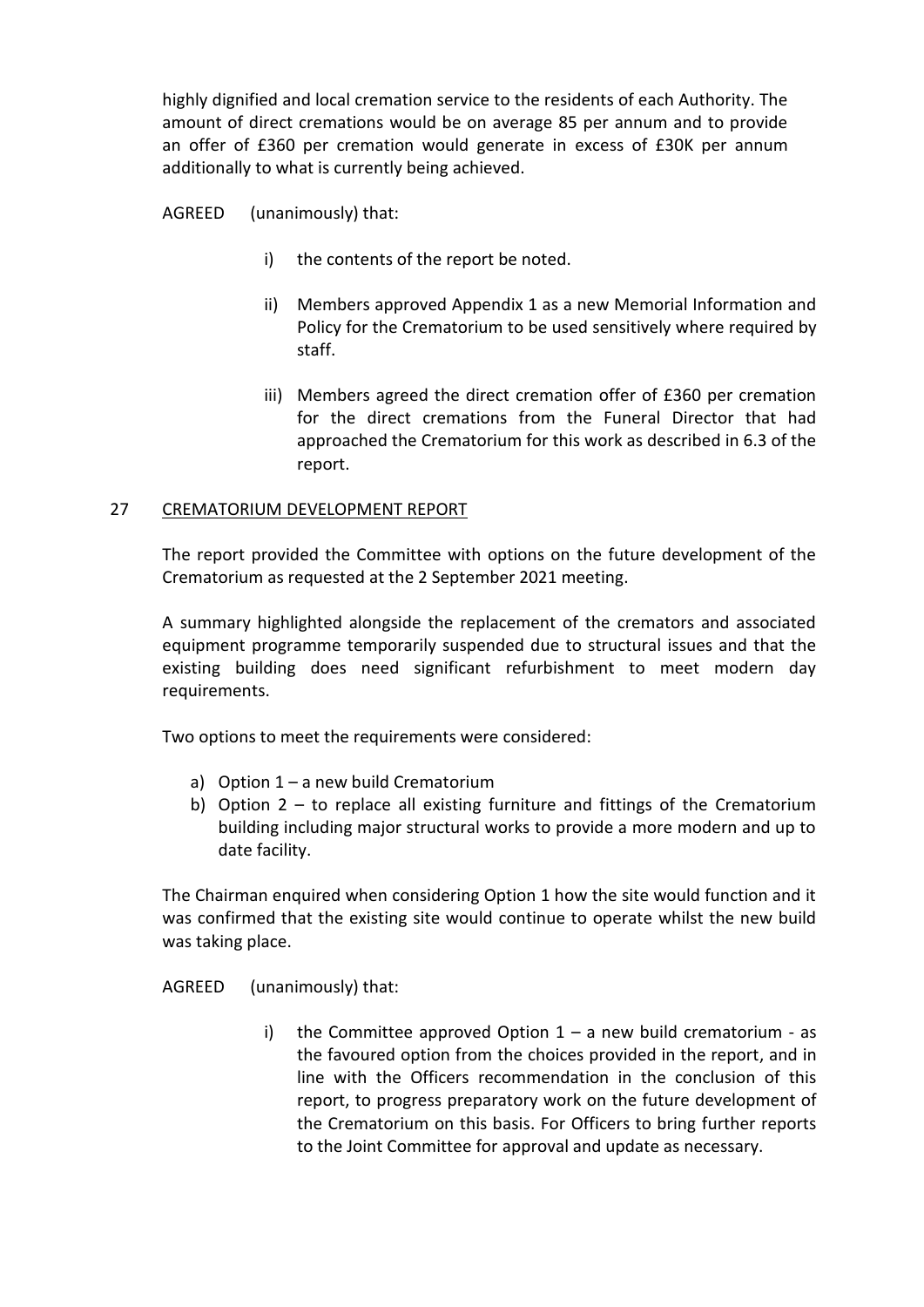### 28 FINANCIAL MANAGEMENT REVIEW APRIL - SEPTEMBER 2021

The report provided the forecasted year end position for the 2021/2022 financial year for the Mansfield Crematorium as at 30 September 2021.

Table 1 provided a summary of the income and expenditure to 30 September 2021 and the variances to revised budgets expected at year end.

Table 3 Short Term Debtors broke down the value outstanding per period for invoices outstanding as at 30 September 2021. A Committee member was concerned as not wanting to get in a position of debt again, referring to the delay in some Funeral Directors making payment. The Chairman referred to 2020/2021, the Head of Finance suggested providing a comparison, the Chairman asked if this could be provided in an explanatory email.

AGREED (unanimously) that:

- i) the financial information provided in Appendix 1 and Table 3 be noted.
- ii) the revenue budget realignments provided in Appendix 2 be noted.

### 29 ANNUAL REVIEW OF FEES AND CHARGES FOR 2022/2023

The report provided the proposed fees and charges to be introduced from 1 April 2022 to 31 March 2023.

The fees and charges as set out in Appendix 1 of the report highlighted to the Committee the proposed fees and charges for 1 April 2022 to 31 March 2023.

The types of cremation fees listed in Appendix 1, included only those types of cremation in demand. These still include the option to have either a peak, off peak, weekend or direct cremation.

Table 1 provided a comparison for the 2021/2022 adult standard cremation fees and the number of cremations in the region for 2019 and 2020.

AGREED (unanimously) that:

- i) the proposed cremation fee as shown in Table 2 for the period 1 April 2022 to 31 March 2023 be approved. The proposed for 2022/2023 is £858, which is an increase of £41 (5%) on the 2021/2022 standard cremation fee. The medical referee fee £18.50 will be added to these proposed standard cremation fees.
- ii) the proposed standard cremation fees as shown in Table 2 for 2023/2024 and 2024/2025 be approved in principle. The standard cremation fees proposed are: 2023/2024 £901 and for 2024/2025 £946, being an increase of 5% in both years. The medical referee fee £18.50 will be added to these proposed cremation fees.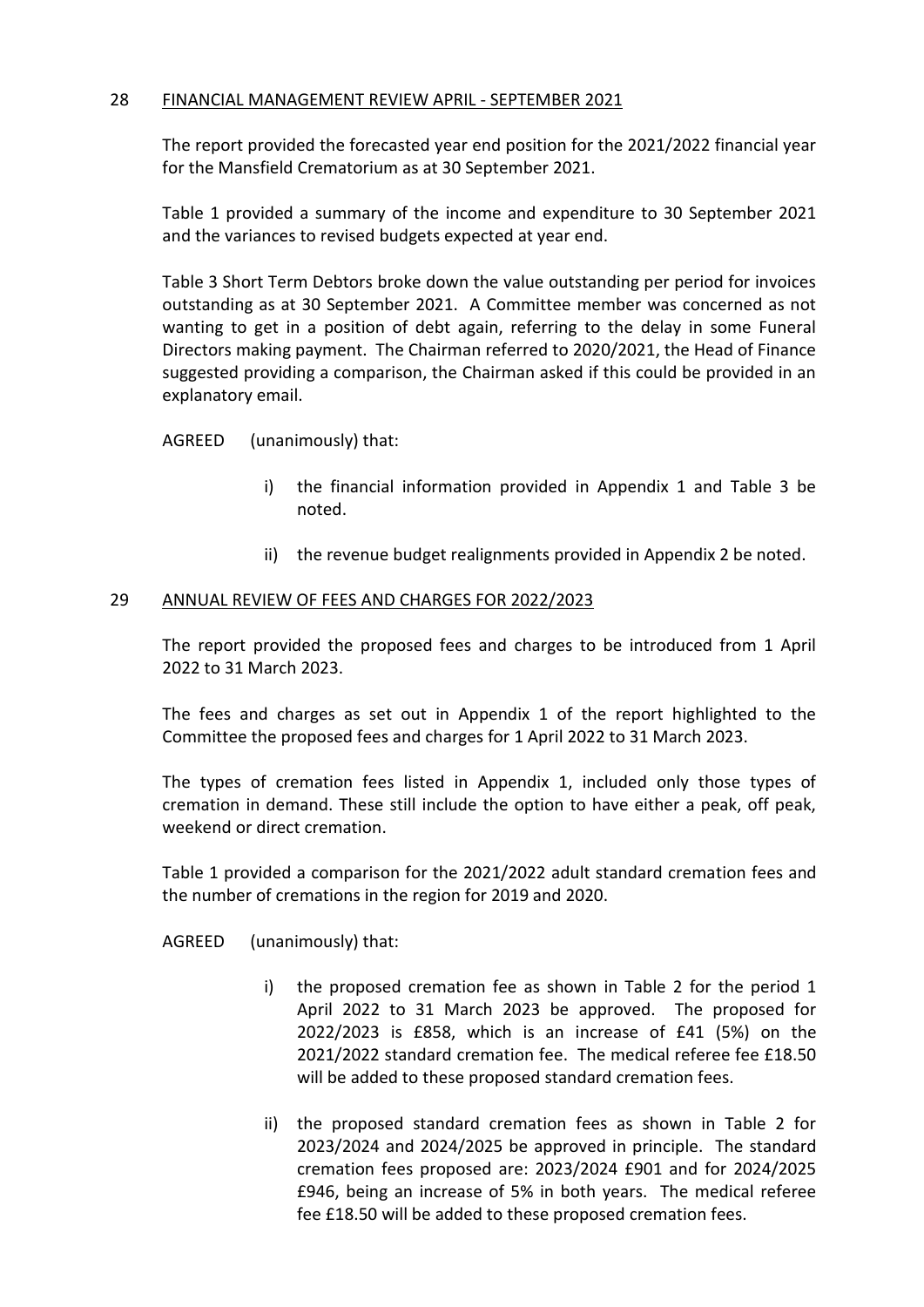iii) the proposed fees and charges for 1 April 2022 to 31 March 2023, as set out in Appendix 1 be approved.

### 30 REVENUE AND CAPITAL BUDGET 2022/2023 - 2024/2025

The report provided the revenue and capital budgets for 2022/2023 and the proposals for 2023/2024 and 2024/2025.

It was highlighted that the report had been written on the basis that whichever option the Committee approved with regard to the future of the Crematorium buildings and fixed plant, the budget proposals had included the estimated maximum development costs.

Table 1 in the report summarised the revenue budget information provided in more detail at Appendix 1.

The Vice-Chairman put to the Head of Finance if the possibility of any grants available had been considered, the response to the Committee was that this could be looked at for the both the shorter and longer term.

AGREED (unanimously) that:

- i) the proposed revenue and capital budgets for 2022/2023 be approved, as per Appendix 1.
- ii) the proposed revenue and capital budgets for 2023/2024 and 2024/2025 be approved in principle, as per Appendix 1.
- iii) in 2022/2023 an annual surplus of £875,000 be approved.
- iv) in 2023/2024 and 2024/2025 an annual surplus of £875,000 be approved in principle.

# 31 COMMITTEE WORK PROGRAMME

The Members noted the Committee Work Programme and to update the report author for the Crematorium and Cemeteries Manager and Registrar, until position filled.

#### 32 EXCLUSION OF THE PRESS AND PUBLIC

That, under section 100A (4) of the Local Government Act 1972, the public be excluded from the meeting for the following items of business on the grounds that they involved the likely disclosure of exempt information as defined in of part 1 of Schedule 12A of the Act.

#### 33 CREMATOR AND ABATEMENT WORKS UPDATE REPORT

This report contains information relating to the financial or business affairs of a